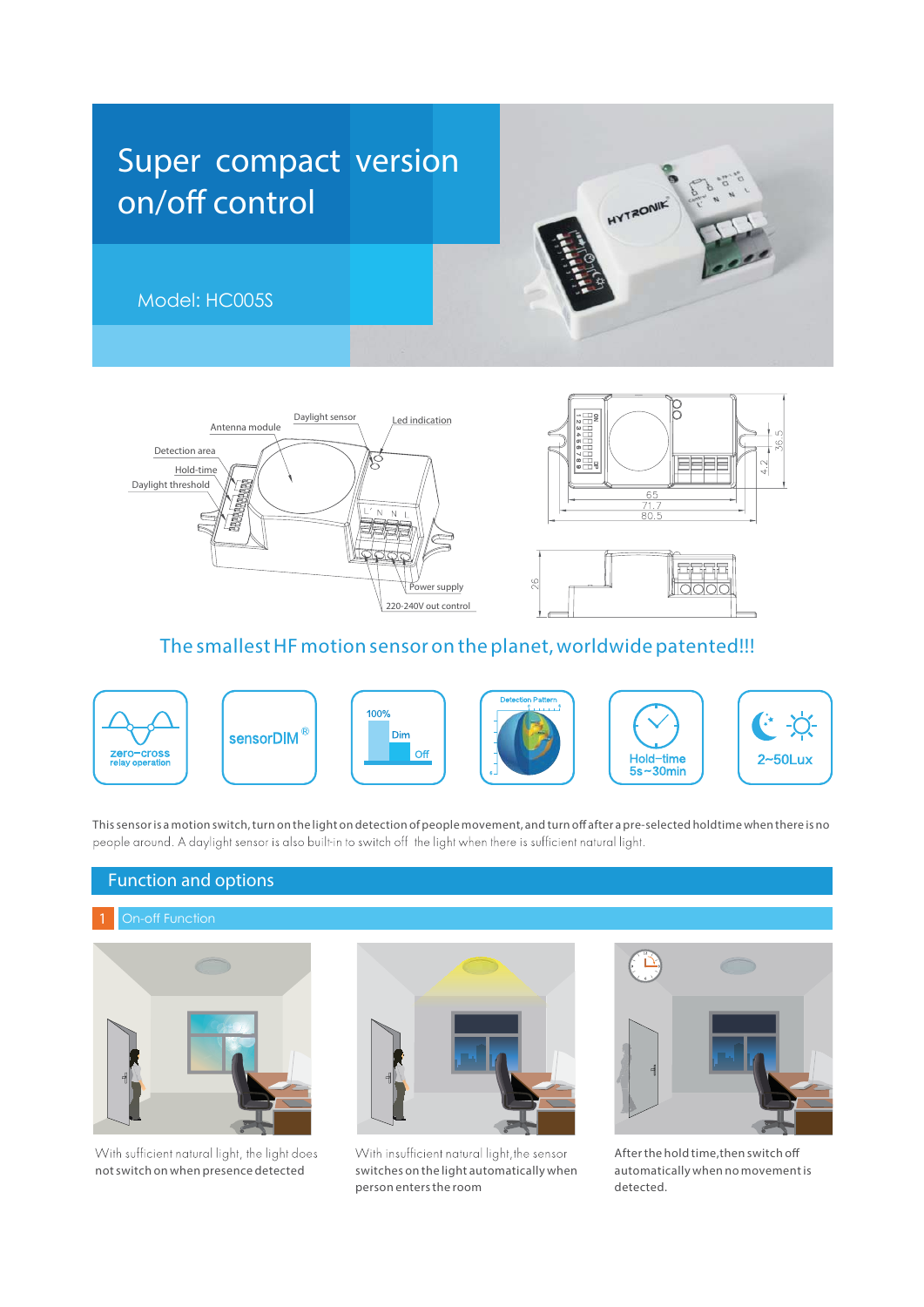

### 2 3-steps dimming control

with Tridonic switchDIM ballast / driver (Excel ballast/driver, corridor function), this sensor can also achieve 3-steps dimm ing control...



# Detection Pattern